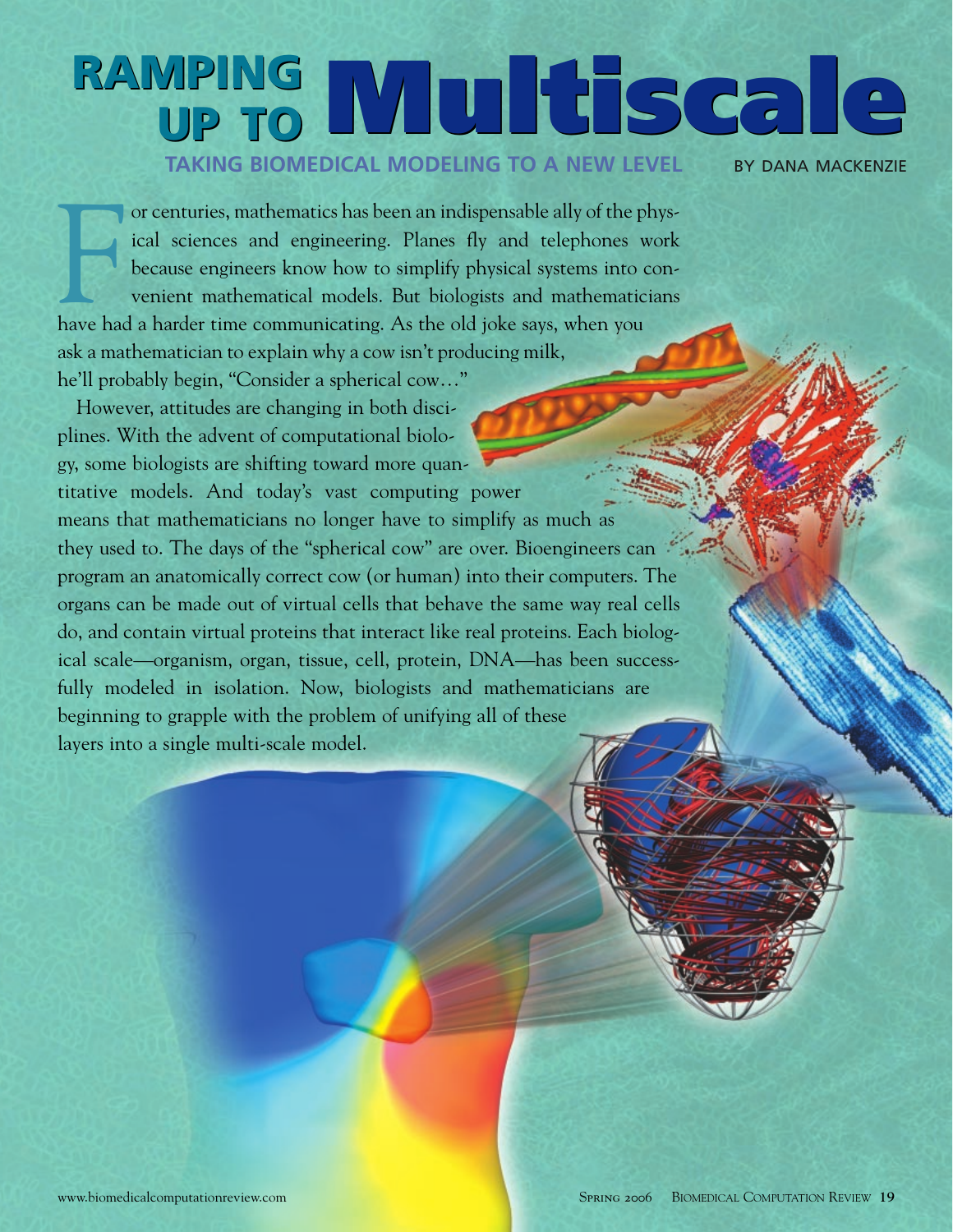Among the most mature types of multi-scale models are simulations of the human heart. Accurate equations that describe individual heart cells have existed since the early 1960s. They have greatly clarified how the flow of ions through channels in cell membranes causes heart cells to transmit electric signals at precisely timed intervals. Now the models are reaching down to the molecular level, to explain how gene expression or drugs cause changes in the ion channels. At the same time, they are reaching up to the

organ level, placing the cell models in the context of macroscopic physiology.

In ischemia, for example, a local event—the blocking of blood flow in a coronary artery—creates organ-wide consequences, as a whole region of heart muscle is deprived of oxygen. This in turn affects the heart tissue at a cellular level, by altering the chemistry inside the cells. The intracellular changes create an arrhythmia, which propagates back up to the whole-organ level. This interplay between the different physical laws at different levels is what multiscale modeling is all about.

Even so, cardiac models are not necessarily a blueprint for other parts of biology. "We're a long way from generating the principles by which multilevel work should be done," says **Denis Noble**, **PhD**, professor of cardiovascular physiology at Oxford University, one of the pioneers of cellular modeling of the heart. Indeed, multiscale modeling is now at what might be called its gestational stage. Everybody knows it's important, but no one quite knows how to do it.

Nevertheless, money is flowing. Last year, an interagency NIH/NSF/ NASA/DOE program funded 24 investigators, to the tune of \$20 million, to work on various projects in multi-scale modeling.

The days of the "spherical cow" are over.

A journal, *Multi-scale Modeling and Simulation*, launched in 2002 and published its first articles in 2003. In almost every part of biology—from bacteria to humans, from the heart to the brain—scientists want to uncover the rules that organize nature's complexity. "You have to hope there are underlying principles," says **James Glazier**, **PhD**, the director of the Biocomplexity Institute at Indiana University and organizer of eight biocomplexity conferences. "If not, you're out of luck."



*Computer models of the heart incorporate detailed experimental information, both at the level of individual cells and at the level of anatomy. Here, a model developed by Peter Hunter's team at the University of Auckland portrays the changing orientation of the heart's muscle fibers from the outside to the inside of the heart wall. The spiraling of the fibers is believed to affect the flow of electric signals through the heart. Courtesy of Peter Hunter, PhD, Bioengineering Institute, The University of Auckland, New Zealand.*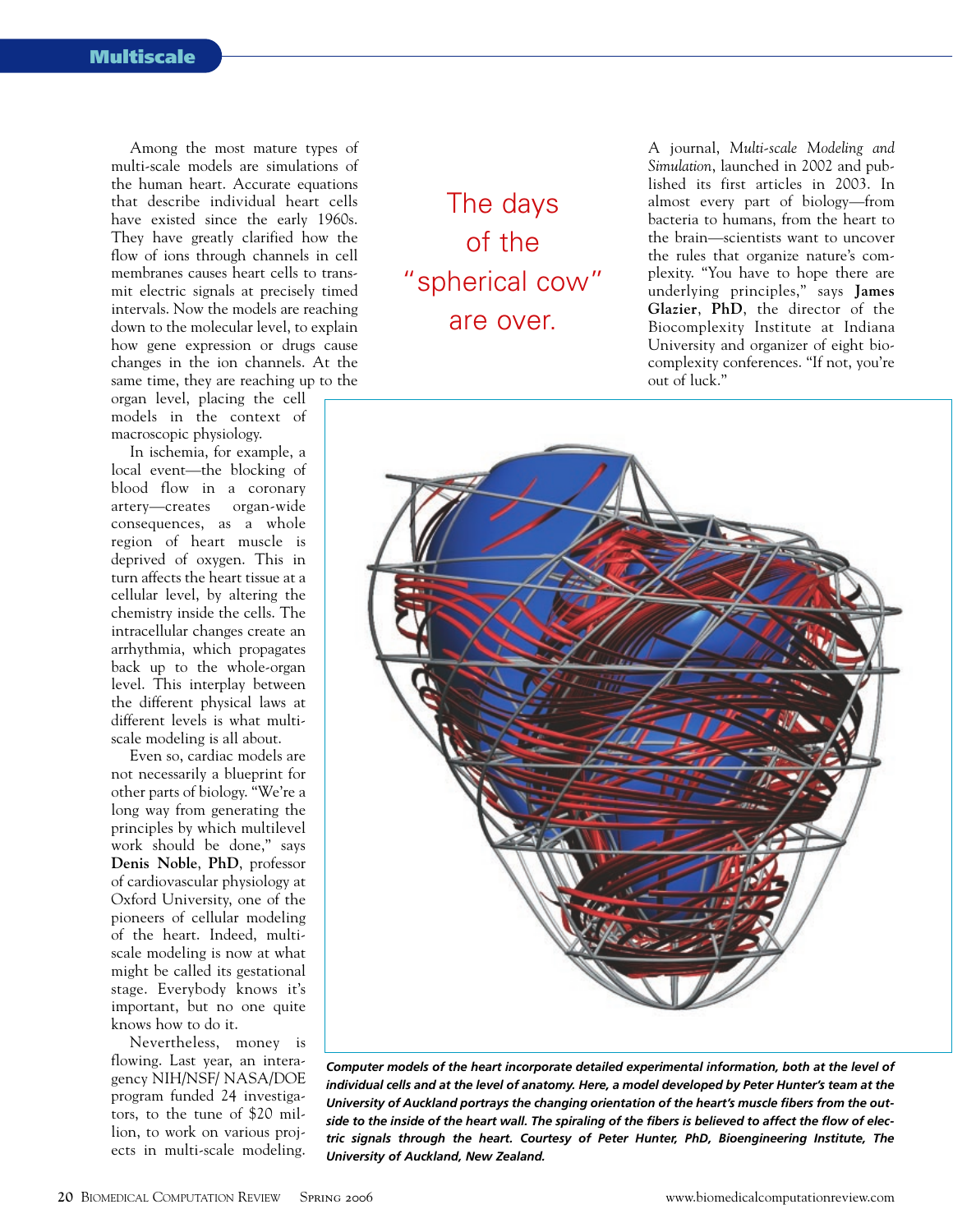#### **ENGINEERING** THE CELL

In 2002, **Yuri Lazebnik**, **PhD**, of Cold Spring Harbor Laboratory wrote a much-discussed satirical article for *Cancer Cell* called "Can a biologist fix a radio?" Lazebnik's answer was no. He argued that the usual research method of biologists—knock out one component at a time, and see which ones stop the cell from working—would not enable them to figure out how a transistor radio works. Why, then, should we expect to understand the workings of a cell in this way?

Last year, at the Biocomplexity 7 conference, **Herb Sauro**, **PhD**, turned the question around. The assistant professor of biochemical control systems at Keck Graduate Institute asked: "Can an engineer fix a cell?" His answer was a qualified yes. "Engineers deal with complex systems day in and day out," Sauro says. "Today's computer systems have hundreds of millions of components, a level of complexity that is rapidly approaching that found in biological systems." But, he says, engineers have a secret that not all biologists have learned: "Engineers modularize."

It is still far from clear whether nature modularizes. If so, it does so in a very different way from human engineers, because natural systems are not rationally designed; they arise through natural selection. Nevertheless, the final outcome may be the same. A particular network may offer a powerful selective advantage precisely because it performs some function in an optimal manner.

To the layman, the circuit diagram of an AM radio looks incomprehensible. But the system becomes easier to understand once you realize it has three modules: a resonance detector, a

demodulator, and an amplifier. From there, an engineer can break the circuit diagram down into smaller modules, each with a specific function. In this way, possibly passing through many layers, the engineer can tell how any electronic device works.

A cell, like a radio or a computer chip, contains many components that interact with each other in a dizzyingly complex network. Most biologists, Sauro contends, are

"We're a long way from generating the principles by which multilevel work should be done," says Denis Noble.





*The circuit diagram of an AM transistor radio (above) looks forbiddingly complex until it's overlain with functional modules. According to Herbert Sauro, the same can be true of protein interactions. The MAP (in blue) kinase cascade at the bottom of the protein interaction network (right) looks like a negative-feedback amplifier; however, some of the other "widgets" in the network have functions that are still unknown. Courtesy of Herbert Sauro.*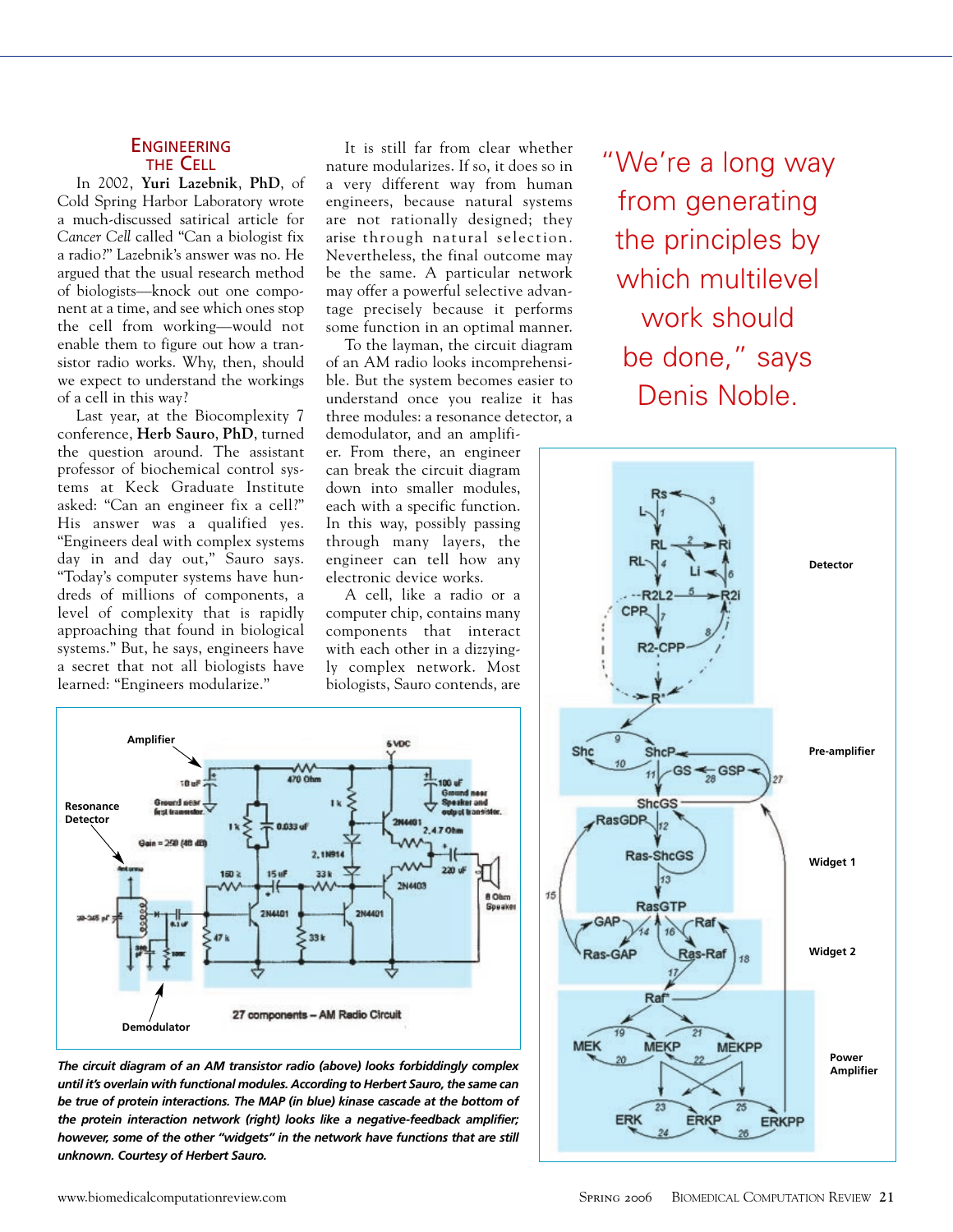satisfied simply to list the components (the proteome) and identify which ones interact with each other (the "interactome"). He says they should also ask: What are the modules and what do they do?

As an example, Sauro cites the mitogen-activated protein kinase (MAPK) cascade, a complicated series of protein-protein interactions that senses conditions outside the cell and initiates cell division. When the MAPK cascade goes haywire, one possible result is cancer—which explains why many biologists are interested in it. It has a very distinctive and wellall eukaryotes. Unlike electronic components, Arkin says, biological modules have the ability to evolve and adapt. One particular switch, called the *sin* operon, is ubiquitous in bacteria but plays flexible roles. Arkin has showed that it can function as a graded switch, like a light dimmer; a bistable switch, like a normal wall switch; or a single pulse generator, like the switch of a flashbulb.

If it is true that nature modularizes, it raises the possibility that humans can actually design bacteria to perform certain functions. For larger organisms, such as humans, modularity is importhe way a heart muscle cell reacts to ionic currents, with equations from physics that describe how electric currents propagate through conductors. The anatomy of the heart plays an important role, because heart muscle does not conduct electricity equally in every direction: the current flows preferentially along muscle fibers.

The models show that fibrillation starts with tachycardia. This may feel like a "rapid heartbeat," but it is not really a heartbeat at all. A normal heartbeat is a wave of electrical excitation that progresses from the heart's pacemaker (the sinoatrial node) and

## "Engineers have a secret that not all biologists have learned," says Herb Sauro, "Engineers modularize."

understood structure: three staircase steps with a feedback from the third back to the first.

When Sauro showed the "circuit diagram" of the MAPK cascade to engineers, they immediately told him what the circuit does. It's a negative-feedback amplifier, a type of circuit invented in the 1920s to transmit transcontinental telephone calls. The purpose of the feedback is to cancel out distortion, amplifying only the true signal. Sauro admits that it is "still just a hypothesis" that it performs the same function in a cell. However, if this is the optimal way to amplify a signal without distortion, it's possible that, during the course of evolution, nature may have stumbled onto the same solution that human engineers did.

**Adam Arkin**, **PhD**, an assistant professor of bioengineering and chemistry at the University of California, Berkeley, is one researcher who is taking an engineering approach to the study of cells. He has already compiled a library of protein interaction pathways, organized by their possible functions: switches, oscillators, amplifiers, noise filters (such as the MAPK cascade), and so on. Some of these are very widespread. As far as biologists know, the MAPK cascade is found in

tant because it simplifies multi-scale modeling. "If you've identified a module with a crisp function, then you can substitute that whole network with a single equation," Sauro says. This kind of substitution is what will make multiscale modeling possible. And such models will generate hypotheses that can be tested experimentally—one of the most important ways that computational biology can contribute to biological discovery.

#### THE HEART OF THE MATTER

Can an engineer repair a heart? The answer, again, is a qualified yes. Every day, defibrillation—a massive external shock applied to the heart—saves the lives of many people who would otherwise die within minutes. When done correctly and promptly, defibrillation has a success rate well over 90 percent. Ironically, though, scientists are not quite certain why it works. It is certainly a more violent and painful treatment than necessary—although, as Noble says, "In a condition where you otherwise die, you put up with that."

Multi-scale models have enabled heart researchers to "see" much more clearly into the fibrillating heart. The models work on at least two scales. They couple cellular properties, such as

sweeps over the whole heart. Ventricular tachycardia, on the other hand, is a self-organizing spiral of electrical activity that rotates around a center, like a dog chasing its tail. Opinions differ as to whether the center is an anatomical defect, such as a piece of scar tissue, or whether the "rotor" can form anywhere. Either way, the heart muscle cannot sustain it, and the single spiral wave disintegrates into many. That is the onset of fibrillation.

Defibrillation is a mystery. If the heart were a uniform electrical conductor, the shock from the defibrillator would have no way of penetrating the interior of the muscle, and so the gadget would never work. Evidently the heart is not homogenous, but a debate still rages over where to look for the inhomogeneities. Some heart physiologists believe that the relevant features are large-scale (the muscle fibers). Others claim that the shock sets up a voltage gradient across the gaps between layers of cells (or "interlaminal clefts"). Either explanation, if it could be proved by experiment, would be a triumph for computational biology's ability to turn qualitative hypotheses into quantitative, testable predictions. The second hypothesis, which proceeds from cells up to the organ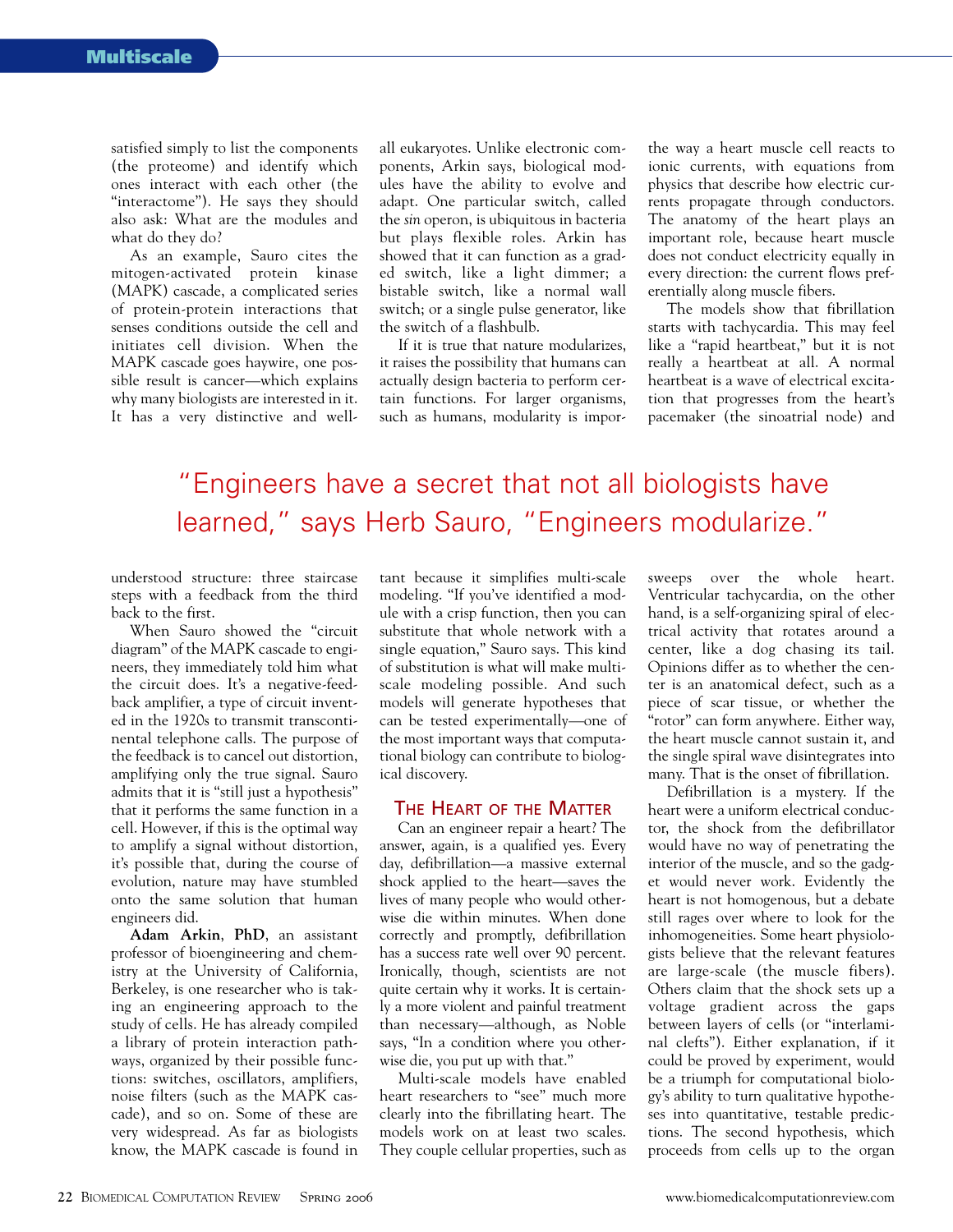level, is perhaps more in the spirit of multi-scale reasoning, but in fact both of them require multi-scale modeling to work in a quantitative fashion.

Meanwhile, heart models are contributing to scientists' understanding of other heart diseases as well. For example, long QT syndrome is an irregular heartbeat that can be caused either by drugs or by genetic mutations that affect the potassium channel. Often its first symptom is sudden death of an apparently healthy young person. Many drugs affect potassium levels, and it makes much more sense to test their side effects first on a computer model than on a live human.

Simulations can also help identify drugs with positive effects. Noble has used them to study an anti-anginal drug called ranolazine, which affects two channels at once, the potassium and sodium channels. So-called "multiple action drugs," like ranolazine, have a poor reputation, says Noble, precisely because "our minds can't wrap themselves around them." Doctors prefer drugs with a single clear effect. But in the case of ranolazine, either action by itself would cause arrhythmia. The combination avoids arrhythmia as well as the undesirable side effects of other anti-anginal drugs, such as low blood pressure. In January 2006, the FDA approved ranolazine for general use, making it the first new anti-anginal drug in two decades. While it is unclear to what extent the computer models affected the FDA decision, Noble says that such models "can help a new drug application, since understanding what is going on is an important part of the regulatory process. People feel happier with a new compound as a possible drug the more we understand why it acts the way it does."

### A PANOPLY OF PROJECTS

Last year, the Interagency Modeling and Analysis Group (IMAG), a combined effort of several government agencies coordinated by Grace Peng of the National Institute of Biomedical Imaging and Bioengineering (NIBIB), awarded 24 grants for multi-scale modeling projects in biology. The grants were funded by the individual agencies

(twelve by NIH, ten by NSF, and one each by NASA and the Department of Energy.) Although many of the projects are just beginning, they illustrate the wide diversity of applications envisioned for multi-scale models. Here are a few examples:

■ **James Glazier**, **PhD**, of Indiana University, will study the processes of limb formation and tissue regeneration. He believes that people in the field count too much on the amazing abilities of stem cells. "The genomic determinists think you'll plunk a stem cell down in the body, and it will spontaneously regrow the tissue that should be there," Glazier says. "Maybe you'll be lucky and it will work that way. But I think that you will have to give complex spatiotemporal signals to those cells." He plans to develop a model of the feedback between the molecular scale—the instructions encoded by DNA—and the large-scale forces that act on cells as a limb grows and takes shape.

■ **George Karniadakis**, **PhD**, professor of applied mathematics at Brown



*Ventricular fibrillation is a complex three-dimensional phenomenon, but experimental methods can probe only the two dimensions of the heart's surface. Using computer simulations researchers can observe (left) a tornado-like "scroll wave" of electric activity spiraling around a filament that passes through the heart muscle (the colors reflect the wave's time of arrival at the heart surface). At right, the wave front inside this semi-transparent rendering of the heart is red and the filament is blue. Lab experiments can only image the places where the filament reaches the heart surface (black dots). Courtesy of KHWJ ten Tusscher and AV Panfilov, Utrecht University, The Netherlands.*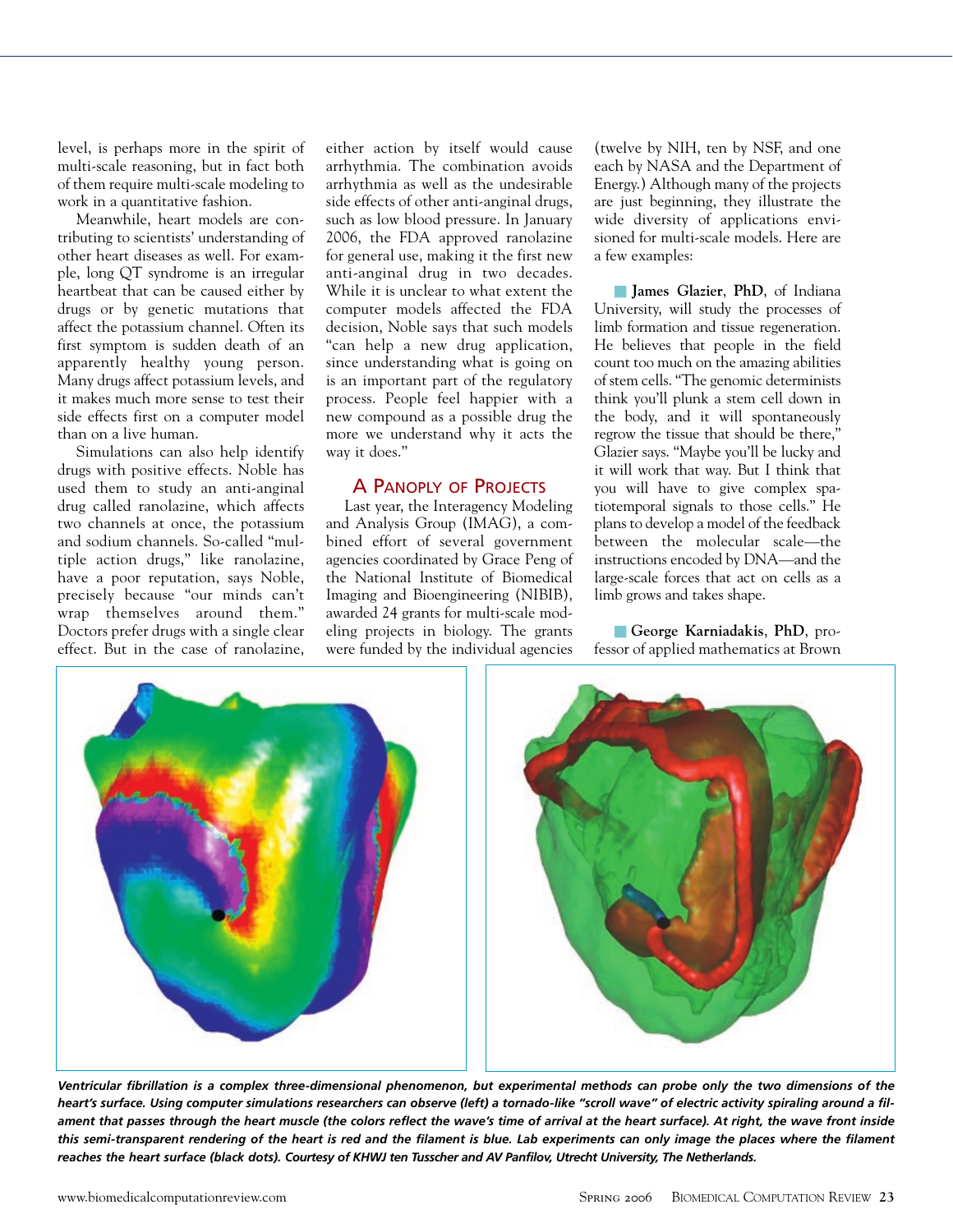University will model the flow of platelets and the formation of blood clots. Platelets ordinarily look like smooth disks. But when they sense a defect in the arterial wall, they pump

called "dissipative particle dynamics" or DPD, which has been developed by polymer physicists in Europe. DPD is a typical "mesoscale" or inter-

Last year, the Interagency Modeling and Analysis Group awarded 24 grants for multi-scale modeling projects in biology.

themselves up into sticky, spiny spheres. "This kind of phenomenon has never been modeled from first principles, because it's computationally very complex," says Karniadakis. Mathematicians and engineers are not used to working with flowing particles that suddenly change their shape and adhesiveness. However, Karniadakis is planning to borrow a new method mediate-scale mathematical technique, which uses probabilities rather than deterministic equations, as classical physical models do. Ultimately, Karniadakis would like to plug this intermediate-scale model into a large-scale model of the body's arterial tree. Last year, he and a group of colleagues







*A multi-scale model by George Karniadakis and Igor Pivkin aims to be the first to predict clotting time from physical principles. A key ingredient in the model is "dissipative particle dynamics," a stochastic method designed to model the flow of polymers through a fluid. In the simulation shown here, blue platelets are inactive, green platelets are "triggered" and red platelets are activated. Note that some blood continues to flow through the growing clot. Courtesy of Igor Pivkin and George Karniadakis, Brown University.*



*Platelets ordinarily travel through the bloodstream in a diskshaped, "inactive" form (a). Upon sensing a lesion in the artery wall, they become "activated" and send out sticky pseudopods (b). After adhering to the side of the artery wall, platelets undergo one more change in morphology (c), flattening and spreading out so that the pseudopods no longer protrude as far. Courtesy of James White, University of Minnesota.*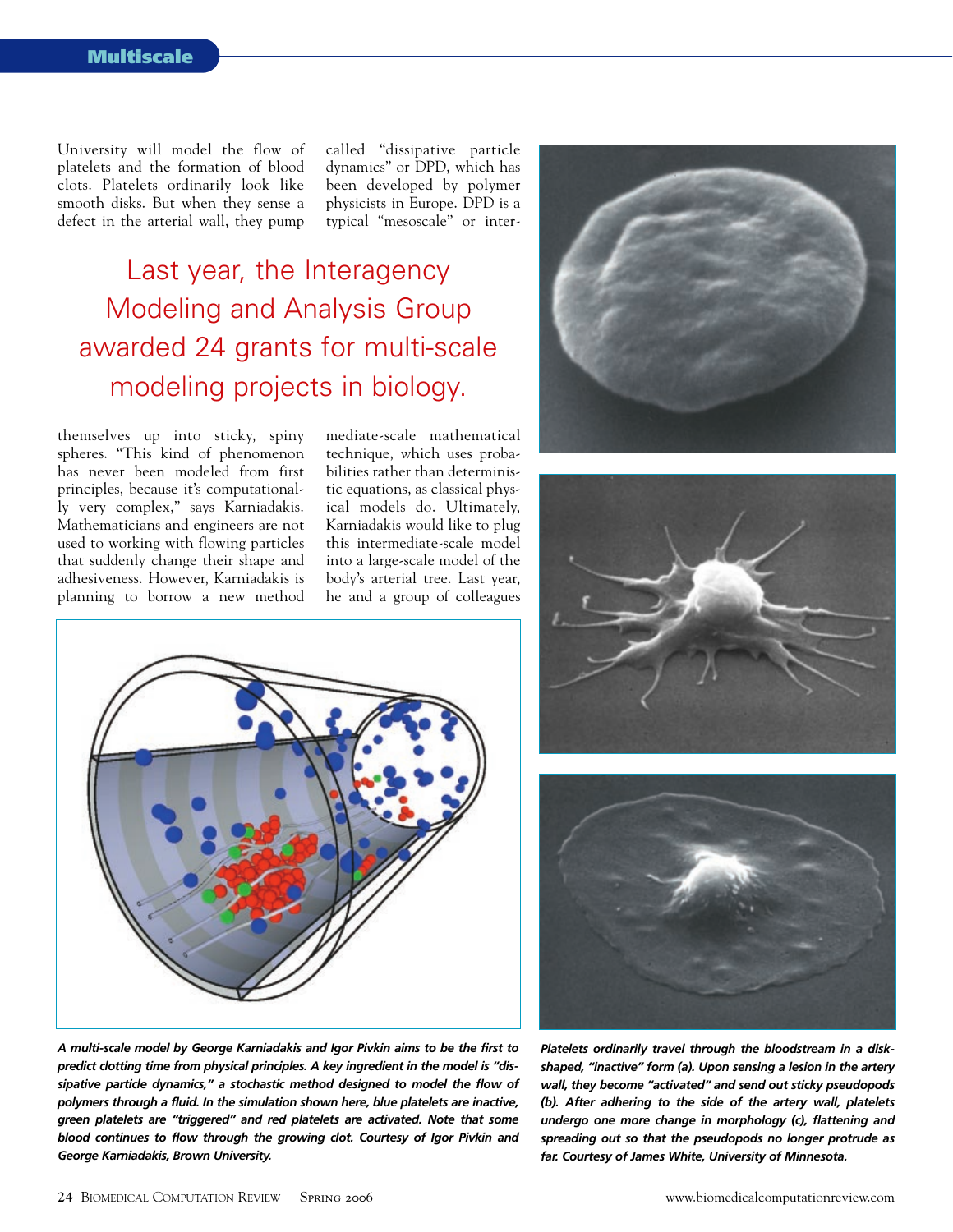used a grid of four supercomputers (based in San Diego, Urbana, Pittsburgh, and Argonne) to prove the basic proposition that you can simulate blood flow in such a complicated set of vessels as the human arterial tree.

■ **Robert Kunz**, **PhD**, a physicist at Pennsylvania State University, also plans to apply modeling techniques from outside biology. He is developing a simulation of airflow in the human lung inspired, in part, by software used





*A three-dimensional model of air flow through the lung enables Robert Kunz to predict oxygen concentration (a) and the vorticity of air flow through the bronchi (b). However, only five percent of the lung's volume is contained in its largest bronchi, shown here; 95 percent is contained its spongelike outer layer. This layer contains billions of bronchi, far too many to model in complete anatomical detail. Kunz is working on a way to integrate the three-dimensional model of the larger bronchi with a smaller-scale, one-dimensional model that describes the terminal bronchi. Courtesy of Robert Kunz, Pennsylvania State University.*

in the nuclear reactor industry. The flow of coolant in a nuclear reactor is too complicated to model in three dimensions, so computer programs represent the flow with a simplified, one-dimensional model. But if an accident occurs, such as a loss of coolant, the programs immediately switch over to a three-dimensional model of the affected region, and integrate the results seamlessly with the one-dimensional model of the whole reactor. Similarly, Kunz's large-scale lung model will use 3-dimensional

## Modelers have to learn to walk before they can run.

fluid dynamics to track the flow of air through the wider bronchial passages. However, in the sponge-like outer layer of the lung, where the flow becomes too complicated, his code will switch over to a one-dimensional approximation. In other words, it won't track the twists and turns of every single air molecule, but it will track the progress of an entire breath of air toward its final destination, the alveoli. The model could be used to calculate the uptake of drugs such as inhaled insulin (another drug newly approved by the FDA), or to study how lungs decrease in efficiency with age. One of the other IMAG projects, led by Ching-Hong Lin of the University of Iowa, will also focus on the human lung.

#### CHALLENGES AND PITFALLS

At present, the number of realistic multi-scale models in biology is very small. "In reality, it has been achieved in only one organ system, the heart," says **Peter Hunter**, **PhD**, professor of bioengineering at the University of Auckland. "The lungs are getting close. They have all the anatomy of the airways, pulmonary vessels, and gas exchange at the alveolar level, and they are starting to look at the smooth muscle."

Hunter is the co-chair of the Physiome Project of the International Union of Physical Sciences